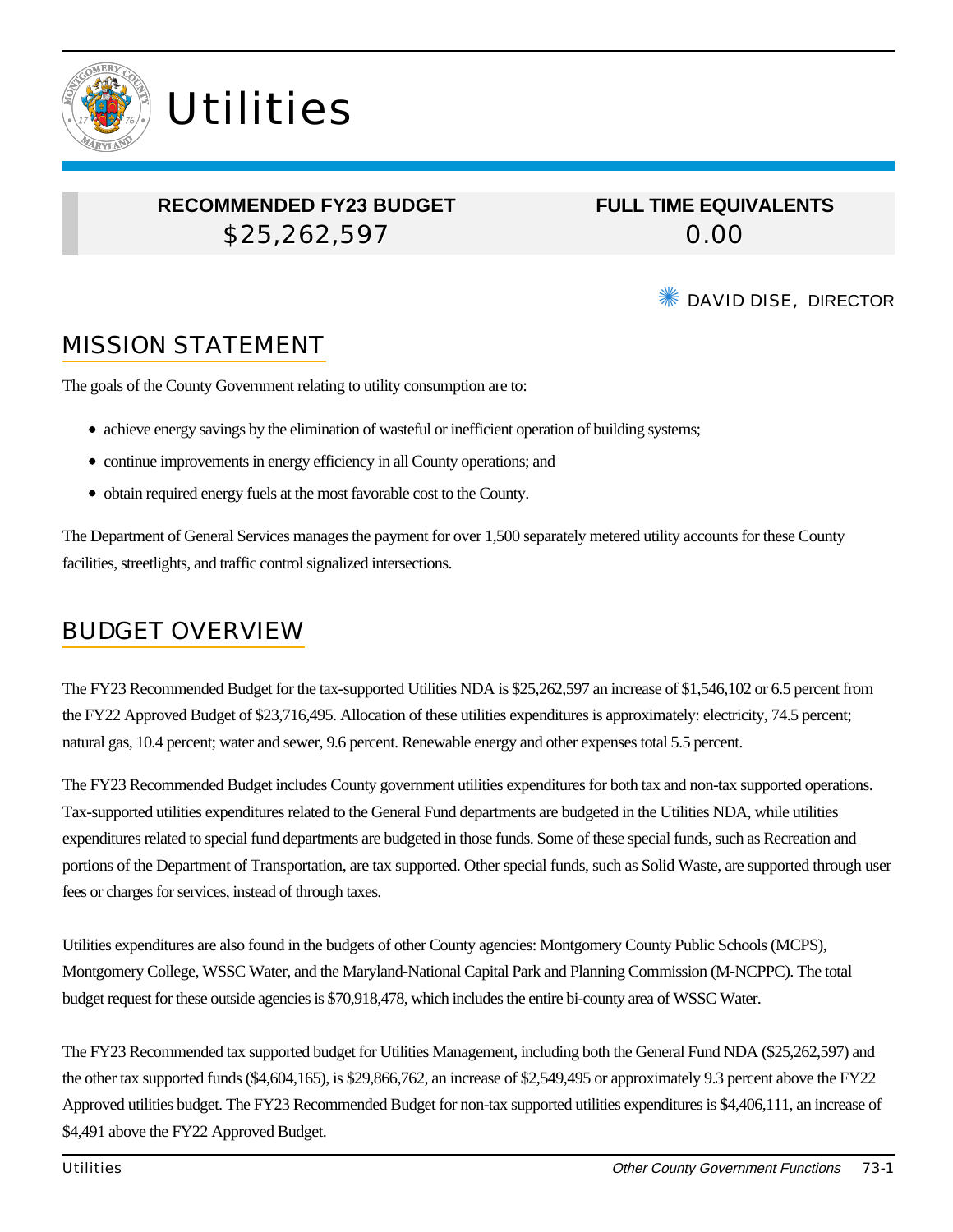Increased utilities expenditures result primarily from greater consumption due to new facilities or services, facilities reopening after COVID closures, increased rates, and in some cases a more precise alignment of budgeted costs with actual prior year expenditures by utility type. Energy conservation and cost-saving measures (e.g., new building design, lighting technology, energy, and HVAC management systems) help offset increased utility consumption and higher unit costs. Reductions in energy consumption at County facilities due to telework also contribute to reduced utility expenditures. Renewable energy includes the purchase of credits to offset fossil fuel purchases.

Unleaded gasoline, diesel, and compressed natural gas fuels are purchased from various providers, and are budgeted in the Department of General Services, Division of Fleet Management Services and not the General Fund Utilities NDA. The General Fund Utilities NDA also includes expenses (under the "Other" category) for consultant support and energy accounting software.

The following is a description of utility service requirements for departments which receive tax or non-tax supported appropriations for utilities expenditures. The utilities expenditures for the non-tax supported operations are appropriated within their respective operating funds but are described in the combined utilities presentation for reader convenience.

#### **TAX SUPPORTED**

#### **Department of General Services**

The Department of General Services is responsible for managing all utilities for general County operations including all County office buildings, police stations, libraries, health and human services facilities, correctional facilities, maintenance buildings, and warehouses.

#### **Department of Transportation**

The Department of Transportation manages all County streetlights, traffic signals, traffic count stations, and flashing school signs. The utilities expenditures for these devices are budgeted here as this Department designs, installs, controls, and maintains them. In addition, minimal utility costs for the Operations Center and Highway Maintenance Depots are budgeted in the Traffic Engineering component of the General Fund NDA.

#### **Division of Transit Services - Mass Transit**

The Department of Transportation Mass Transit Facilities Fund supports all utilities associated with the Ride On transit centers and Park and Ride Lots.

#### **Department of Recreation**

The Department of Recreation funds all utility costs for its recreational facilities located throughout the County, such as swimming pools, community recreation centers, and senior centers.

#### **NON-TAX SUPPORTED**

#### **Fleet Management Services**

The Department of General Services - Fleet Management Services utility expenditures are displayed in the Special Fund Agencies - Non-Tax Supported section, to reflect that Fleet Management Services expenditures are appropriated in the budgets of other departments, and are not appropriated in Fleet Services.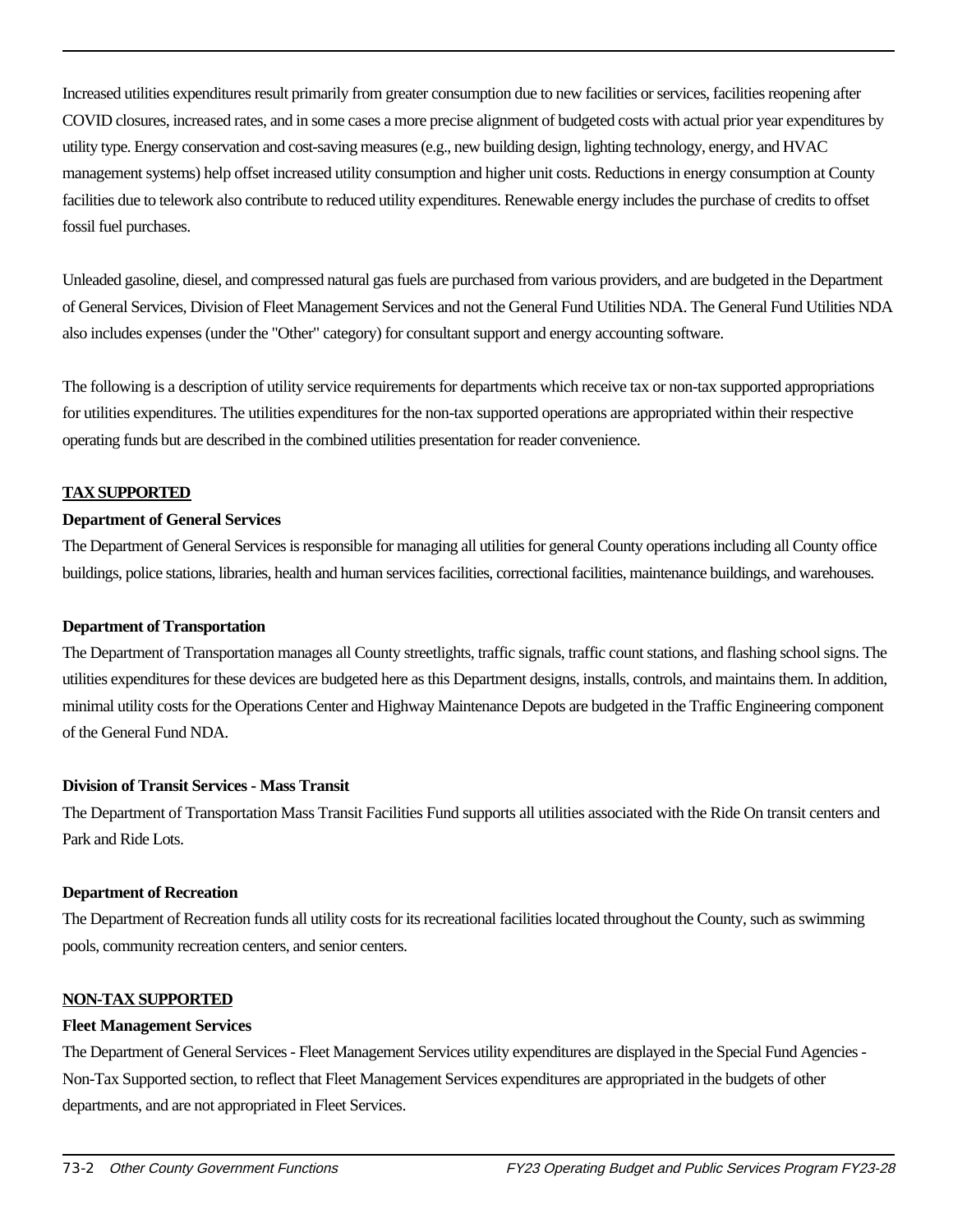The Department of General Services - Fleet Management Services Motor Pool Internal Service Fund supports all utilities associated with the vehicle maintenance garages in Rockville, Silver Spring, and Gaithersburg. Fuel for the County's fleet is also budgeted in that special fund, but these costs are not included in the utilities expenditures displayed in this section.

#### **Parking Districts**

The Parking Districts fund utility expenditures associated with the operation of all County-owned parking garages and parking lots.

#### **Alcohol Beverage Services**

Alcohol Beverage Services funds utility expenditures associated with the operation of the liquor warehouse, administrative offices, and the County operated retail liquor stores.

#### **Department of Environmental Protection, Recycling and Resource Management**

Recycling and Resource Management funds utility expenditures associated with the operation of the County's Solid Waste Management System. Utilities expenditures associated with the operation of the Oaks Sanitary Landfill maintenance building, the County's Recycling Center, the Resource Recovery Facility, and most of the Solid Waste Transfer Station are currently the responsibility of the operators. Only the site office and maintenance depot costs continue to be budgeted as an identifiable utilities expenditure in the Solid Waste Disposal Fund.

# COUNTY PRIORITY OUTCOMES

While this program area supports all seven of the County Executive's Priority Outcomes, the following are emphasized:

❖ **Easier Commutes**

❖ **A Greener County**

## PROGRAM CONTACTS

Contact Angela Dizelos of the Department of General Services/Utilities Management at 240.777.6028 or Anita Aryeetey of the Office of Management and Budget at 2407772784 for more information regarding this department's operating budget.

### BUDGET SUMMARY

|                                            | <b>Actual</b><br><b>FY21</b> | <b>Budget</b><br><b>FY22</b> | <b>Estimate</b><br><b>FY22</b> | <b>Recommended</b><br><b>FY23</b> | %Chg<br><b>Bud/Rec</b> |
|--------------------------------------------|------------------------------|------------------------------|--------------------------------|-----------------------------------|------------------------|
| <b>COUNTY GENERAL FUND</b>                 |                              |                              |                                |                                   |                        |
| <b>EXPENDITURES</b>                        |                              |                              |                                |                                   |                        |
| Salaries and Wages                         | 0                            | 0                            | 0                              | 0                                 |                        |
| <b>Employee Benefits</b>                   | 0                            | $\overline{0}$               | $\mathbf 0$                    | $\mathbf 0$                       |                        |
| <b>County General Fund Personnel Costs</b> | $\bf{0}$                     | $\bf{0}$                     | $\bf{0}$                       | $\bf{0}$                          |                        |
| <b>Operating Expenses</b>                  | 22,600,087                   | 23,716,495                   | 23,716,495                     | 25,262,597                        | 6.5%                   |
| <b>County General Fund Expenditures</b>    | 22,600,087                   | 23,716,495                   | 23,716,495                     | 25,262,597                        | 6.5%                   |
| PERSONNEL                                  |                              |                              |                                |                                   |                        |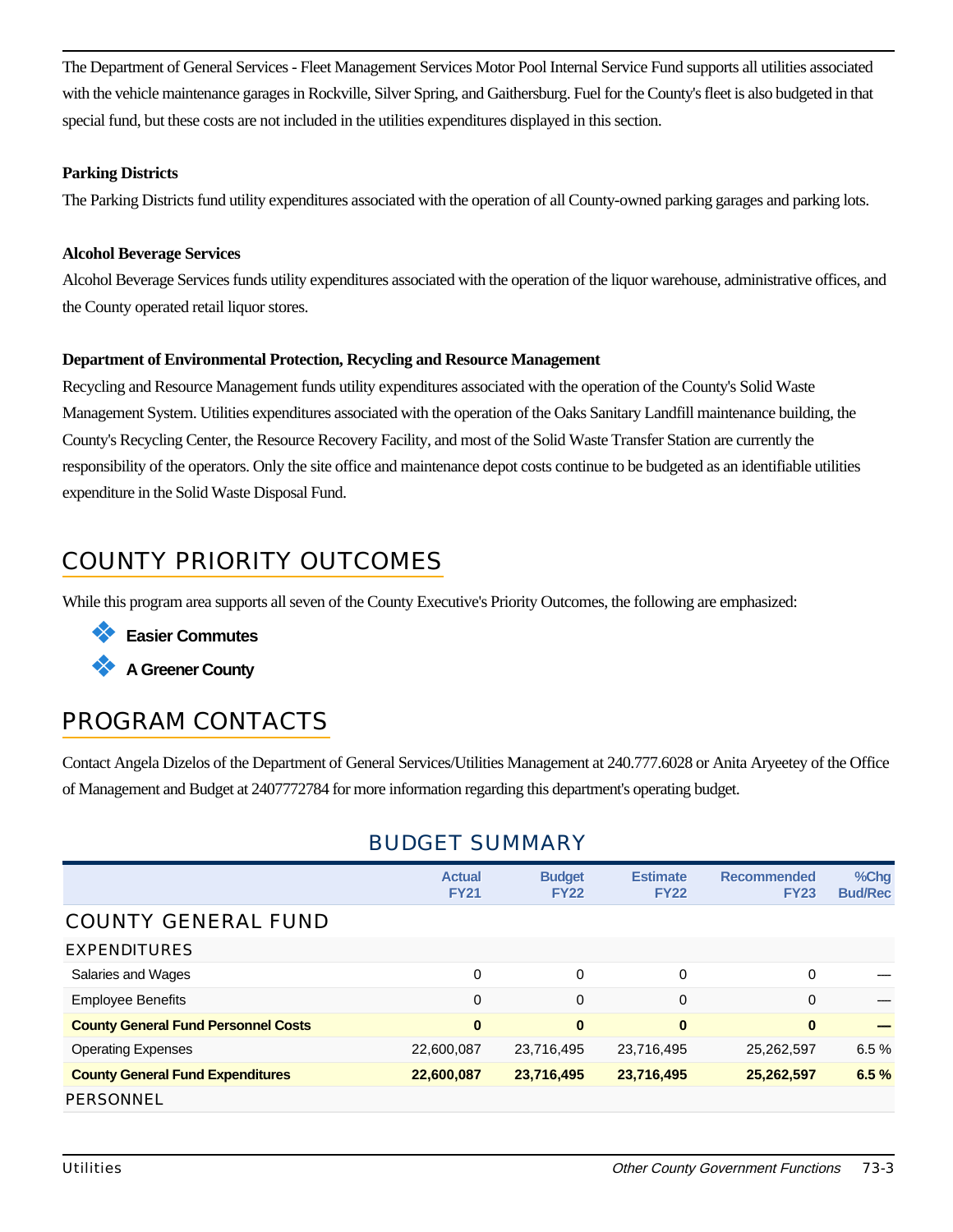### BUDGET SUMMARY

|             | <b>Actual</b><br><b>FY21</b> | <b>Budget</b><br><b>FY22</b> | <b>Estimate</b><br><b>FY22</b> | <b>Recommended</b><br><b>FY23</b> | %Chg<br><b>Bud/Rec</b> |
|-------------|------------------------------|------------------------------|--------------------------------|-----------------------------------|------------------------|
| Full-Time   |                              |                              |                                |                                   | $\hspace{0.05cm}$      |
| Part-Time   |                              |                              |                                | 0                                 | $\hspace{0.05cm}$      |
| <b>FTEs</b> | 0.00                         | 0.00                         | 0.00                           | 0.00                              | $\hspace{0.05cm}$      |

### FY23 RECOMMENDED CHANGES

|                                                         |                                    | <b>Expenditures</b> | <b>FTEs</b> |
|---------------------------------------------------------|------------------------------------|---------------------|-------------|
| <b>COUNTY GENERAL FUND</b>                              |                                    |                     |             |
|                                                         | <b>FY22 ORIGINAL APPROPRIATION</b> | 23,716,495          | 0.00        |
| <b>Other Adjustments (with no service impacts)</b>      |                                    |                     |             |
| Increase Cost: Annualization of FY22 Operating Expenses |                                    | 1.546.102           | 0.00        |
|                                                         | <b>FY23 RECOMMENDED</b>            | 25,262,597          | 0.00        |

### FUNDING PARAMETER ITEMS

CE RECOMMENDED (\$000S)

| <b>Title</b>                                                                                                                                                                                                                                                                                                                                 | <b>FY23</b> | <b>FY24</b> | <b>FY25</b> | <b>FY26</b> | <b>FY27</b> | <b>FY28</b> |  |  |
|----------------------------------------------------------------------------------------------------------------------------------------------------------------------------------------------------------------------------------------------------------------------------------------------------------------------------------------------|-------------|-------------|-------------|-------------|-------------|-------------|--|--|
| <b>COUNTY GENERAL FUND</b>                                                                                                                                                                                                                                                                                                                   |             |             |             |             |             |             |  |  |
| <b>EXPENDITURES</b>                                                                                                                                                                                                                                                                                                                          |             |             |             |             |             |             |  |  |
| <b>FY23 Recommended</b>                                                                                                                                                                                                                                                                                                                      | 25.263      | 25.263      | 25,263      | 25.263      | 25.263      | 25,263      |  |  |
| No inflation or compensation change is included in outyear projections.                                                                                                                                                                                                                                                                      |             |             |             |             |             |             |  |  |
| <b>Brookville Microgrid Payments</b>                                                                                                                                                                                                                                                                                                         | 0           | 1,155       | 2.136       | 2.371       | 2,371       | 2,371       |  |  |
| These payments fund the solar microgrid installation at the Brookville Bus Depot in Silver Spring. In the future, a portion of these costs will<br>be charged to the Transit budget where there will also be offsetting fuel cost savings. The exact cost allocations will vary based on the<br>pace and scope of bus fleet electrification. |             |             |             |             |             |             |  |  |
| <b>Subtotal Expenditures</b>                                                                                                                                                                                                                                                                                                                 | 25.263      | 26.418      | 27.399      | 27.634      | 27.634      | 27.634      |  |  |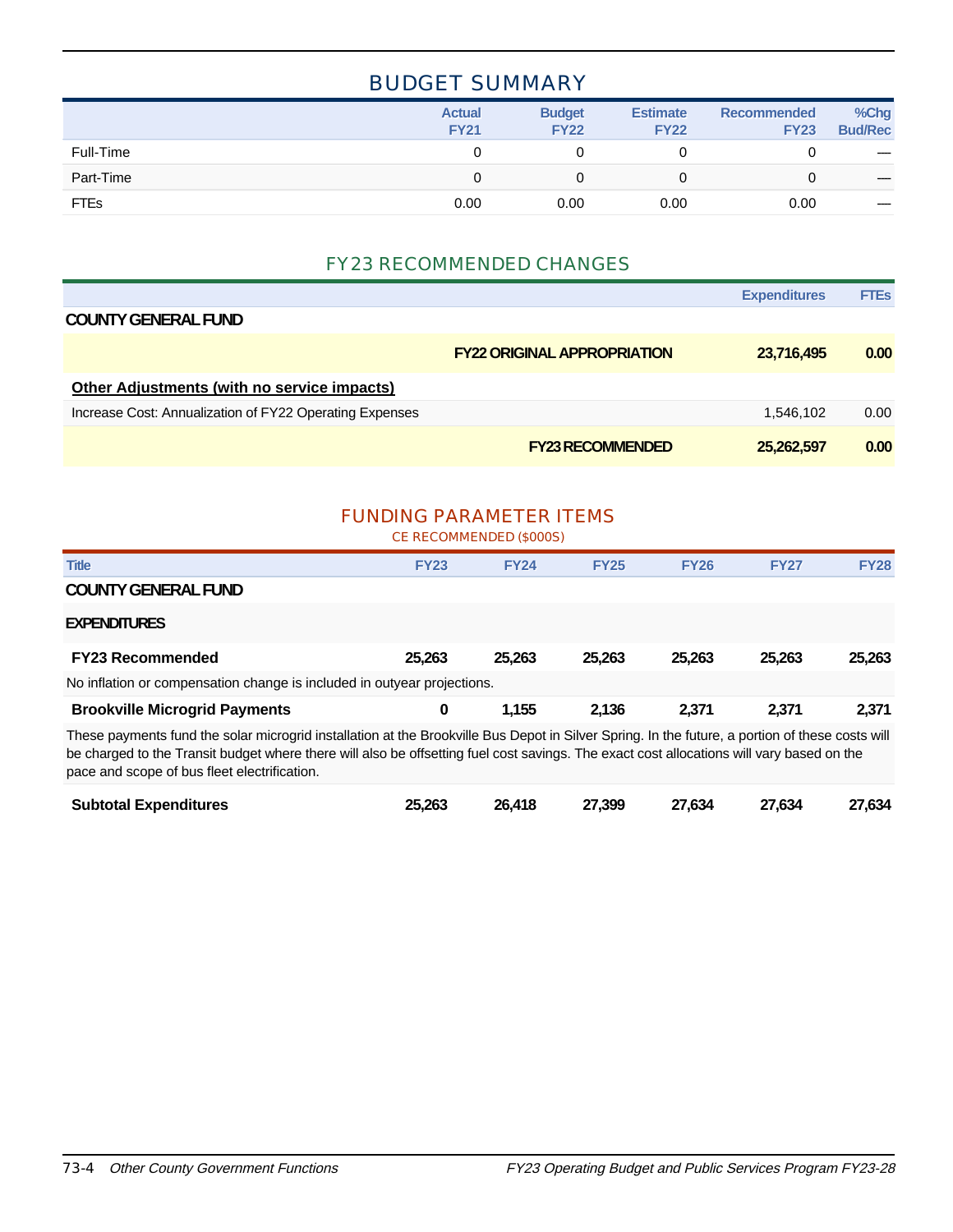| <b>EXPENDITURES BY DEPARTMENT/AGENCY</b>                      |               |                                                       |                 |                    |                |                |  |  |
|---------------------------------------------------------------|---------------|-------------------------------------------------------|-----------------|--------------------|----------------|----------------|--|--|
|                                                               | <b>ACTUAL</b> | <b>ACTUAL</b>                                         | <b>APPROVED</b> | <b>RECOMMENDED</b> | <b>CHANGE</b>  | % CHANGE       |  |  |
|                                                               | <b>FY20</b>   | <b>FY21</b>                                           | <b>FY22</b>     | <b>FY23</b>        | <b>BUD/REC</b> | <b>BUD/REC</b> |  |  |
|                                                               |               | <b>COUNTY GOVERNMENT TAX SUPPORTED OPERATIONS</b>     |                 |                    |                |                |  |  |
| <b>NON-DEPARTMENTAL ACCOUNT</b>                               |               |                                                       |                 |                    |                |                |  |  |
| <b>Facilities</b>                                             | 15,684,882    | 15,270,604                                            | 17,290,948      | 18,837,050         | 1,546,102      | 8.9%           |  |  |
| <b>Traffic Signals and Streetlighting</b>                     | 8.350.406     | 7.232.053                                             | 6,425,547       | 6,425,547          | 0              | 0.0%           |  |  |
| <b>GENERAL FUND NDA EXPENDITURES</b>                          | 24,035,288    | 22,502,657                                            | 23,716,495      | 25,262,597         | 1,546,102      | 6.52%          |  |  |
|                                                               |               | OTHER TAX SUPPORTED OPERATIONS                        |                 |                    |                |                |  |  |
| <b>Transit Services</b>                                       | 301,264       | 371,501                                               | 201,200         | 201,200            | 0              | 0.0%           |  |  |
| Recreation                                                    | 3,062,654     | 2,877,105                                             | 3,399,572       | 4.402.965          | 1,003,393      | 29.5%          |  |  |
| <b>SUBTOTAL</b>                                               | 3,363,918     | 3,248,606                                             | 3,600.772       | 4,604,165          | 1,003,393      | 27.9%          |  |  |
| <b>TOTAL TAX SUPPORTED</b>                                    | 27,399,207    | 25,751,263                                            | 27,317,267      | 29,866,762         | 2,549,495      | 9.33%          |  |  |
|                                                               |               |                                                       |                 |                    |                |                |  |  |
|                                                               |               | <b>COUNTY GOVERNMENT NON-TAX SUPPORTED OPERATIONS</b> |                 |                    |                |                |  |  |
| <b>Fleet Management Services</b>                              | 902.966       | 827.696                                               | 1,630,392       | 1,630,392          | 0              | 0.0%           |  |  |
| <b>Parking Districts</b>                                      | 1,666,666     | 1,319,048                                             | 1,863,700       | 1,863,700          | o              | 0.0%           |  |  |
| Alcohol Beverage Services                                     | 467,333       | 514,972                                               | 725.810         | 725,810            | o              | 0.0%           |  |  |
| Environmental Protection (Recycling and Resource Management)  | 150,693       | 194,018                                               | 181,718         | 186,209            | 4,491          | 2.5%           |  |  |
| <b>TOTAL NON-TAX SUPPORTED</b>                                | 3,187,657     | 2,855,734                                             | 4,401,620       | 4,406,111          | 4,491          | 0.10%          |  |  |
|                                                               |               | <b>SUMMARY - COUNTY GOVERNMENT</b>                    |                 |                    |                |                |  |  |
| <b>TOTAL TAX SUPPORTED</b>                                    | 27.399.207    | 25,751,263                                            | 27,317,267      | 29.866.762         | 2,549,495      | 9.3%           |  |  |
| TOTAL NON-TAX SUPPORTED                                       | 3.187.657     | 2,855,734                                             | 4,401,620       | 4,406,111          | 4,491          | 0.1%           |  |  |
| <b>TOTAL COUNTY GOVERNMENT</b>                                | 30,586,864    | 28,606,997                                            | 31,718,887      | 34,272,873         | 2,553,986      | 8.05%          |  |  |
|                                                               |               |                                                       |                 |                    |                |                |  |  |
| <b>OUT SIDE AGENCIES TAX AND NON-TAX SUPPORTED OPERATIONS</b> |               |                                                       |                 |                    |                |                |  |  |
| Montgomery County Public Schools                              | 33,493,460    | 32,558,896                                            | 39,175,590      | 39,744,415         | 568,825        | 1.5%           |  |  |
| <b>Montgomery College</b>                                     | 6,287,782     | 5,292,575                                             | 7,155,720       | 8,073,607          | 917,887        | 12.8%          |  |  |
| Washington Suburban Sanitary Commission                       | 15,755,410    | 18,435,744                                            | 18,722,400      | 19,058,619         | 336,219        | 1.8%           |  |  |
| M-NCPPC                                                       | 2,872,503     | 3,102,025                                             | 4,018,017       | 4,041,837          | 23,820         | 0.6%           |  |  |
| <b>TOTAL OTHER AGENCIES EXPENDITURES</b>                      | 58,409,155    | 59,389,240                                            | 69,071,727      | 70,918,478         | 1,846,751      | 2.67%          |  |  |
| <b>TOTAL UTILITIES EXPENDITURES</b>                           | 88,996,019    | 87,996,237                                            | 100,790,614     | 105,191,351        | 4,400,737      | 4.37%          |  |  |